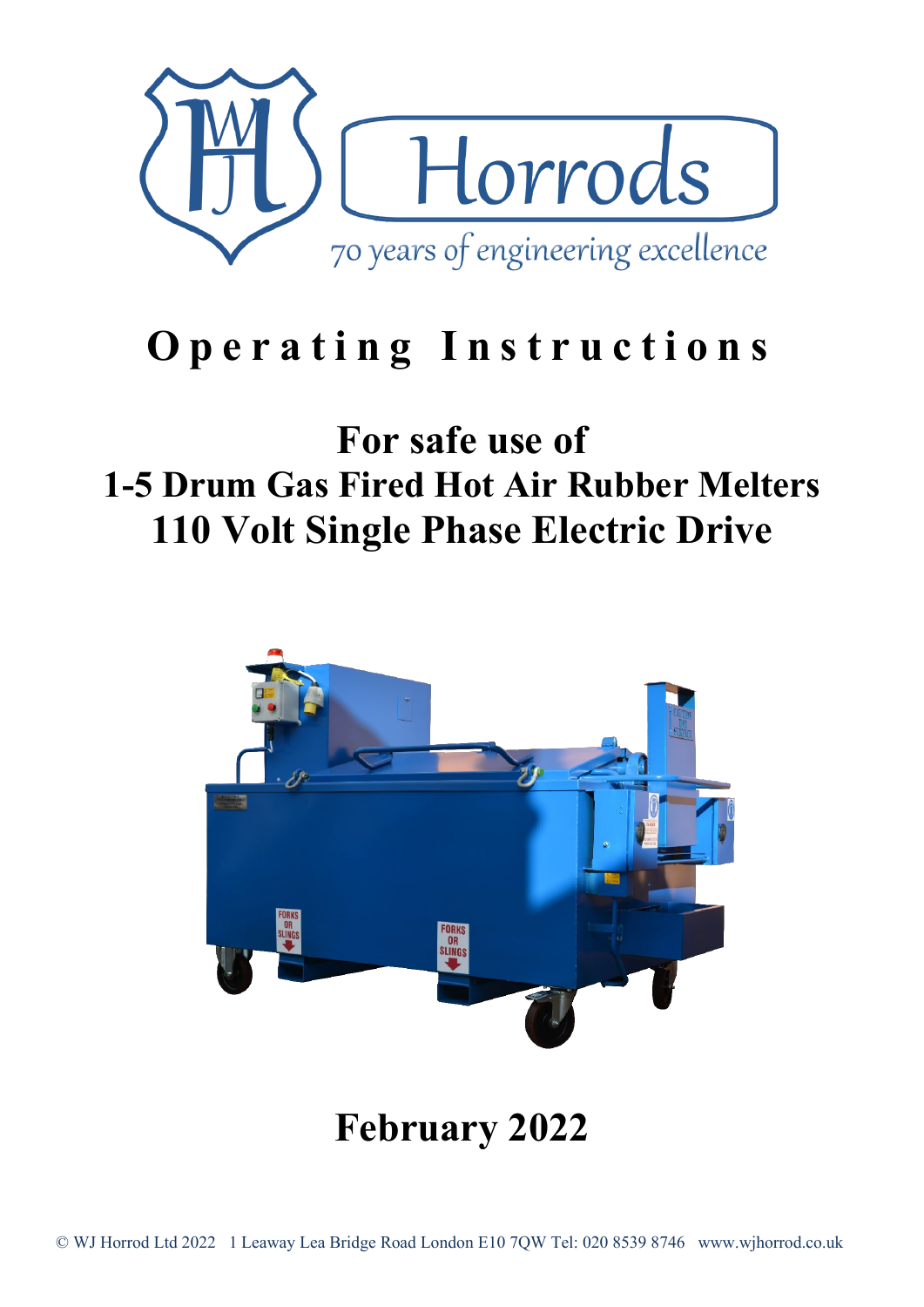#### **Contents**

#### **Page:**

- **1] Introduction.**
- **2] Important information.**
- **3] Useful operating information and advice.**
- **4] Electric motor information.**
- **5] Lighting machine.**
- **6] Illustrations.**
- **7] Heating Process, Working temperatures and Expansion.**
- **8] Agitation.**
- **9] Shutting the Melter down.**
- **10] Health & Safety.**
- **11] Blank Page for operative's notes.**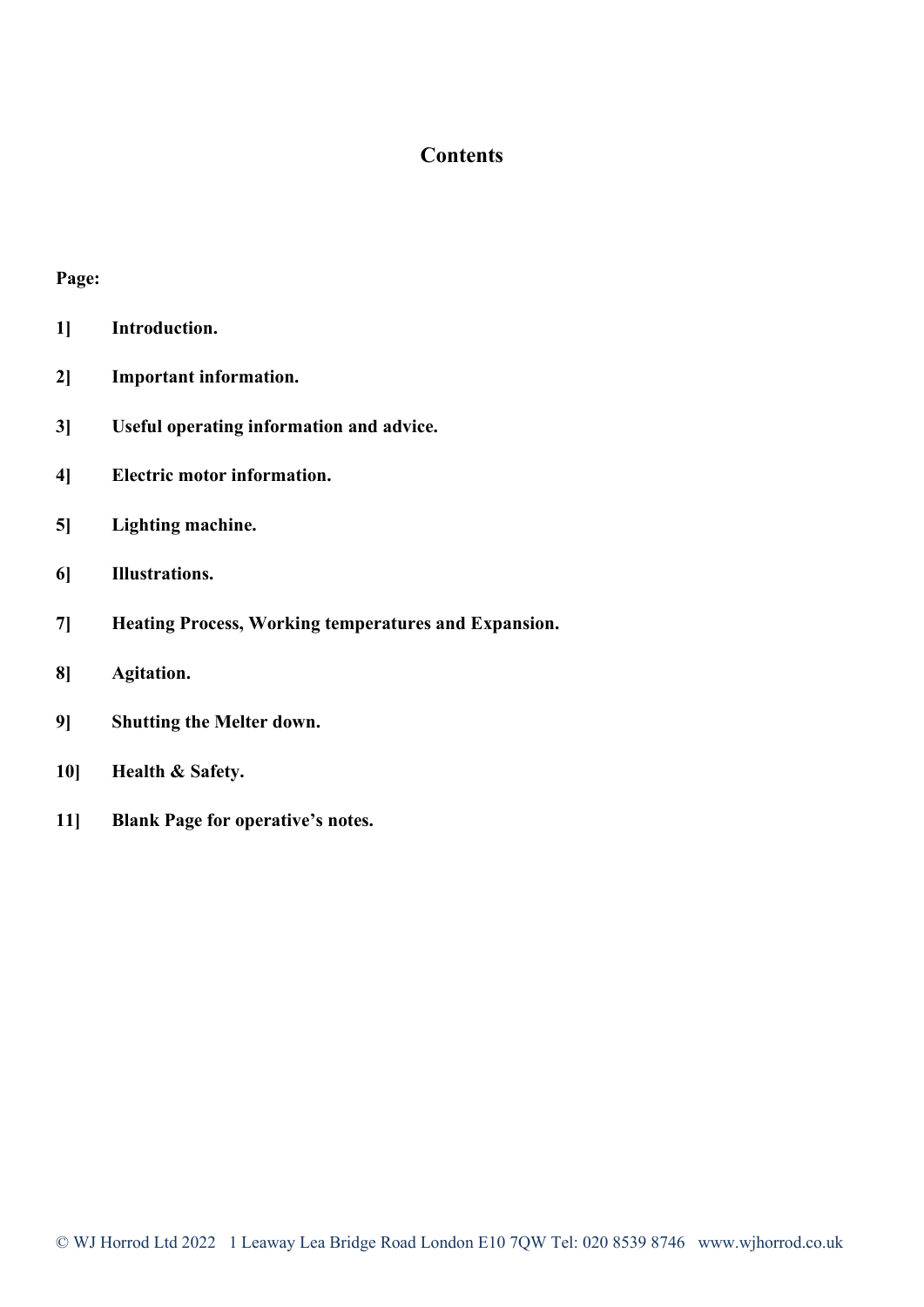#### **INTRODUCTION**

**Thank you for choosing to purchase a new W.J. Horrod Ltd Hot Air Rubber Melter. All our products are made to a very high, and recognised engineering standard, and if used correctly by a trained, certificated operative, to our operating and maintenance instructions, will increase the machines longevity.** 

**Operatives must always read the manufacturers operating instructions before attempting to use the machine.** 

**No attempt must be made to carry out any repairs or maintenance whilst equipment is in operation. Safe working practise is a legal requirement and must always be adhered to. Protective clothing should always be worn when operating this equipment. Faulty equipment should be immediately shut down, and reported directly to the supervisor/person in charge, and not used again until the fault has been rectified.** 

#### **PLEASE NOTE**

**This unit was manufactured for use with hot rubber material only. Using any other materials goes against its intended use.**

**Using this unit for any other material could nullify the manufacturer's warranty.** 

**-1-**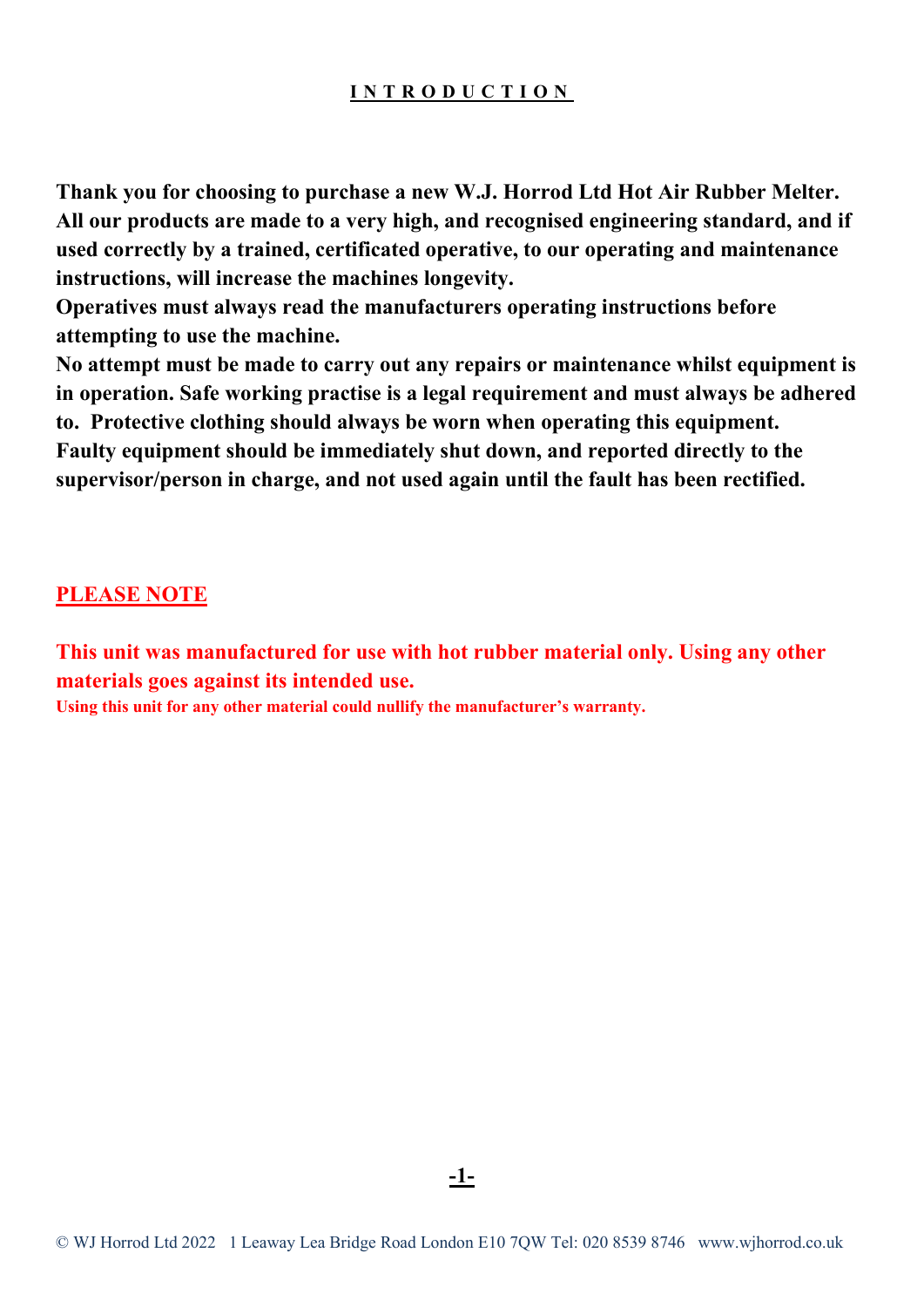#### **IMPORTANT INFORMATION**

- **1] NEVER attempt to operate the machine before carefully reading the following operating instructions, and having been shown to do so by a qualified person. The machine must always be used outside.**
- **2] Check power lead for damage and wear (where applicable) and ensure that the main power source is no more than 20 metres from the Melter, as this will reduce the power flow and may lead to problems with the machine being unable to start. NEVER USE A 16-AMP CONVERTER LEAD ON A 32-AMP INLET PLUG. THIS WILL BURN OUT YOUR ELECTRIC MOTOR.**
- **3] Material should be placed into machine before lighting. IMPORTANT when adding material please ensure that the paddles are NOT running, and should be stopped in the centre of the pan, i.e., vertical to the shaft. Once added close lids and re-engage paddle.**
- **4] Material MUST always be covering THERMOSTAT CAPILLARY sensor tube to avoid OVER HEATING of material which can cause material to FLASH and CATCH ALIGHT.**
- **5] NEVER carry out any repairs or servicing whilst the machine is in use. All such repairs/service should only be undertaken with the motor stopped, and the gas turned off at the cylinder. Always allow the machine to go cold.**
- **6] When faults are discovered the machine should be shut down immediately, and these faults should be reported to the person directly responsible. The machine should, on no account, be used again until all faults have been corrected.**
- **7] NEVER operate the machine with safety guards or covers removed.**
- **8] Always carry out oil level checks on gearbox when machine is cold before starting work. NEVER attempt to fill oil level whilst the machine is running. Carry out all necessary lubrications and service checks at the same time – using the correct or recommended lubricants.**
- **9] The machine should NEVER under any circumstances be left unattended when in use.**
- **10] IMPORTANT: De-mountable machines must ONLY be lifted empty and NEVER with undercarriage attached.**
- **11] CARE should be taken when using SCRAPERS, and TROWELS. If these items are dropped into the machine, IT WILL JAM the PADDLE which in turn will BURN out the ELECTRIC MOTOR/GEARBOX.**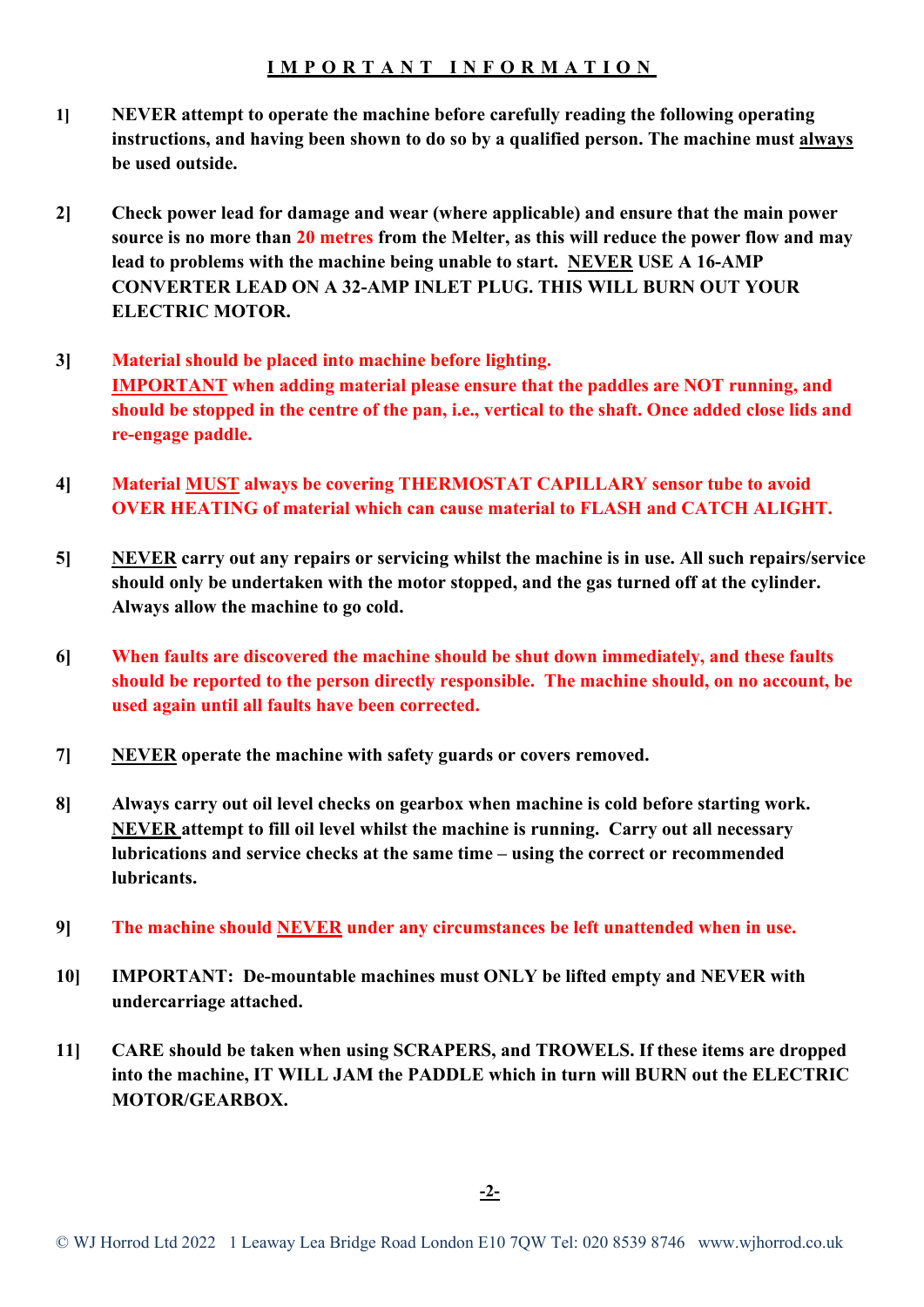- **1] Never leave material in the machine unless;**
	- **a] it is unavoidable due to circumstances beyond your control i.e., weather conditions or the job is not ready to use the material etc.**
	- **b] The material is going to be used the following day.**
- **2] We recommend this for the following reasons;**
	- **a] When a large volume of material is allowed to go cold, care must be taken and more time allowed to re-heat the material before agitation of the material can begin.**
	- **b] The material level must never be permitted to fall below the thermostat sensor probe, (illustrated on page 7** *Thermostat Capillary Tube***) whilst the Melter is in use.**
	- **c] Full protective clothing, including a full-face shield must be worn at all times.**
	- **d] Always load the machine equally using both loading hatches, this will prevent uneven loading and damage to the paddle assembly.**
	- **e] Always place the machine on level ground, and apply all the brakes available.**
	- **f] Always secure the material outlet, and engine cover doors with suitable padlocks when leaving machine unattended, to prevent vandalism.**
	- **g] Never leave gas cylinders attached to the machine once you have finished using the machine for the day, they must be stored in a suitable lockable, gas cylinder cage.**
- **3] In the event of a fire , please follow the instruction below , if it is safe to do so;**
	- **a] Turn off the gas from the cylinder(s), if the lids are not already closed, and it is safe to do so, close the lids. Disconnect the bottle and remove to a safe place. Do not open the lids for a least 60 minutes after the fire to allow the material, and the temperature within the pan to cool down. A full-face mask, and protective clothing should always be worn when operating Melters.**

**-3-**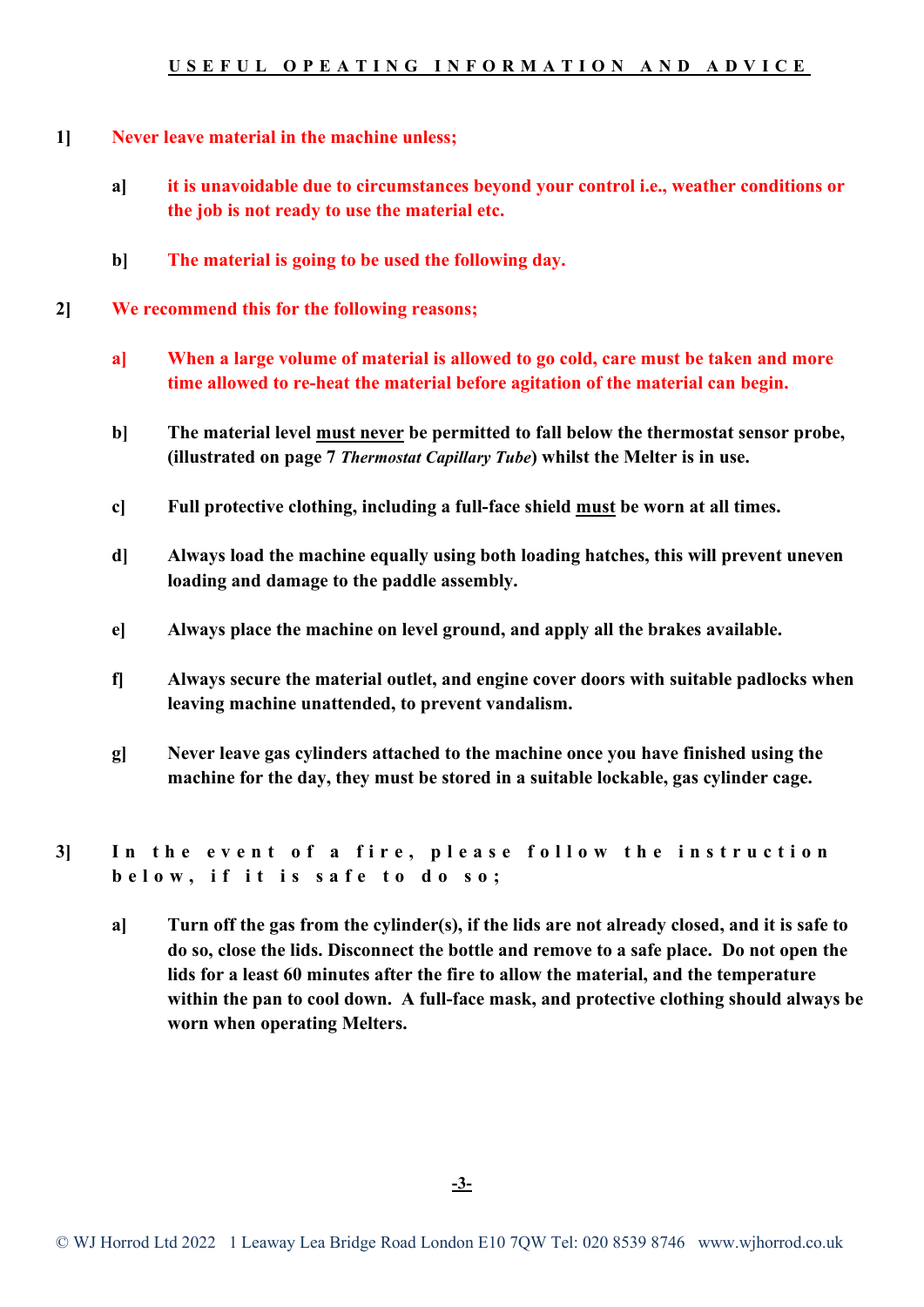#### **Power - 110 - volt motor/gearbox.**

Check the power lead for damage and wear (where applicable) and ensure that the main power source is no more than 20 metres from the Melter, as this will reduce the power flow and may lead to problems with the machine being unable to start.

#### **Electric Thermostat Control Machines**

**Warning:** A red flashing beacon located on top of the gear box housing indicates the machines paddles are working.

If the red beacon is not flashing this indicates the paddle and the burner have stopped working, but the pilot(s) will still be alight. If your power supply should trip out, please ensure you have turned off the burner(s) before power is restored.

#### **IMO/Stop/Start Control Box**

Plug your lead into the male panel point on the machine; make sure the lead is placed so there is no danger of someone tripping over it. A 10-amp fuse is located in the small junction box under the left-hand gas control box.

The I.M.O controller has a red and green button on the front face. (As illustrated below)

It is also fitted with an AMP meter to show correct voltage.



A red emergency stop mushroom button on the side – Green is on – Red is off.



Push the **GREEN** button to operate the paddle – push **RED** button to stop the paddle.

If you try to engage the paddles but it's not paddling back and forth, and you do not then stop the paddle, you will cause damage to the electric motor. Wait until the material is melted enough to allow the paddle to freely move it.

To reset: Press and **HOLD** the **RED** button.



Power trip switch, if you have a power to the machine, please check the following;

Carefully remove the 4 corner screws, take the face cover off and locate the blue power switch.

This is the correct position the switch should be in, if switch is in the down position the unit has tripped out.

This can happen for a number of reasons, power surge, damp conditions or not enough power.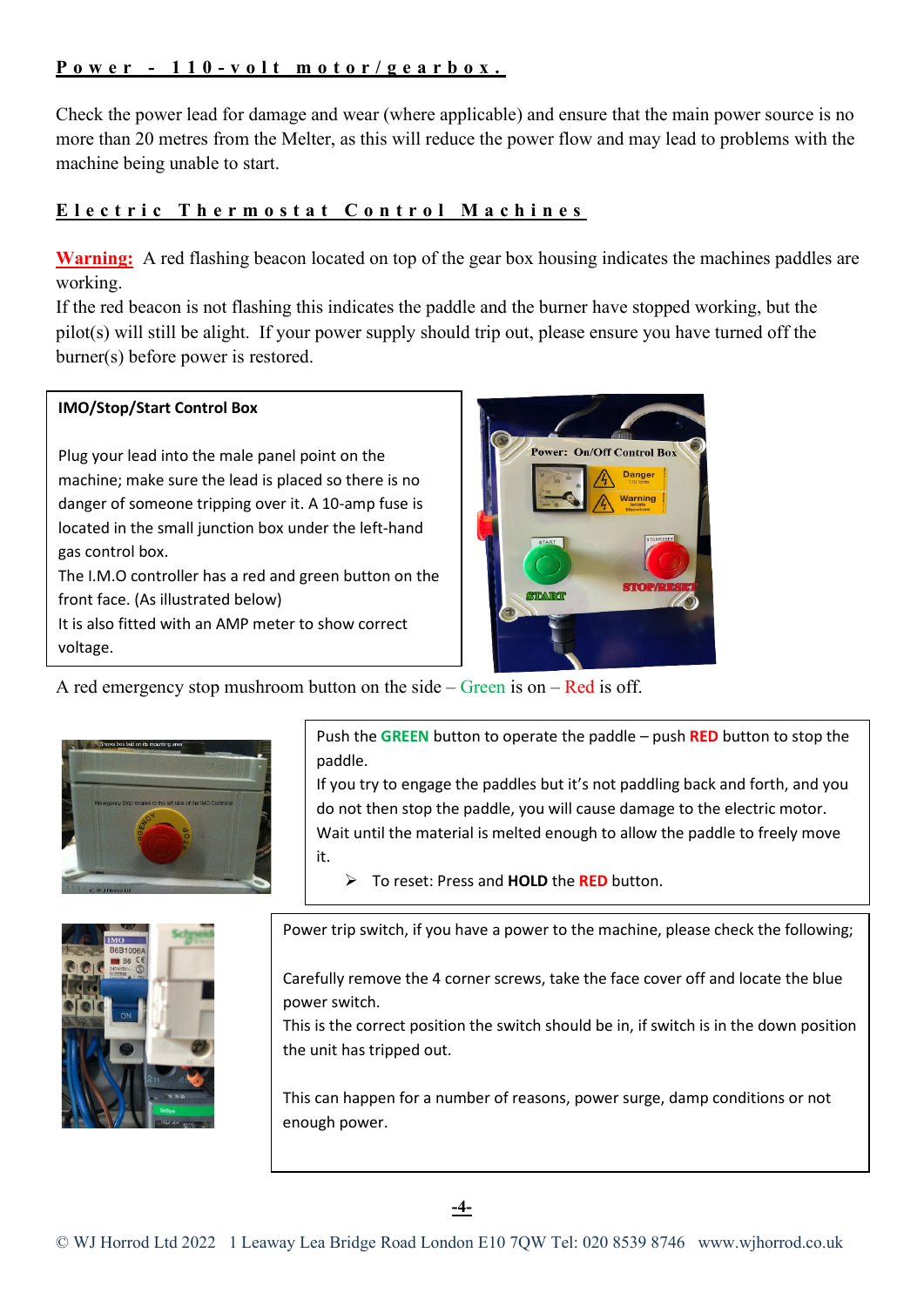#### **Lighting :**

The cylinders to be used should always be checked to ensure no damage or debris is located in the inlet/outlet valve of the cylinder. Clearing dirt or debris with an air hose or similar, is the preferred clearing method. Using a clean dry cloth to ensure no particulates can obstruct a true seal between the connections.

#### **Never use a short blast from opening the gas cylinder in an attempt to clear the threads.**

Connect 2 full 47 kg propane cylinders.

Connect the hose assembly(s) attached to the Melter, to the cylinder(s).

As above, ensure the connections are clean and free from dirt before connecting them to the bottle, the minimum distance between the cylinders and the machine should be 3 metres, and the armoured hose should be laid flat along the ground to prevent any trip hazards. The armoured hose that we supply with the machine is 6 metres long.

Once gas connections are completed check all gas tap(s) on the Melter are in the off position.

Turn the gas on at the cylinder(s), check connections at the bottle(s) and Melter for leaks using a LEAK DETECTOR SPAY, propane has a very distinctive smell.

Never use a naked flame to test for gas leaks.

#### MECHANICAL THERMOSTAT :

Turn on and light the auto torch, depress the blue flame failure button, and light the pilot burner(s) using the auto torch. Keep the button depressed for approximately 15 seconds. After the pilot flame has been established turn off the auto torch.

Turn on the main burner toggle switch, slowly open the yellow handle burner ball valve(s).

Now leak test all remaining gas joints with the Leak detector spray.

Set the thermostat to the required temperature. Using the regulator on the propane bottle you can adjust the working pressure to the Melter. The regulator in the control box(es) has been set to 1.5 bar – 22 PSI.

PLEASE NOTE: Burner(s) will shut down once material has reached the required temperature, the material temperature will continue to rise between 10-20ºc, this is due to residual heat in the machine. Once all the material has melted the temperature should equalize.

DIGITAL THERMOSTAT :

Thermostats are factory set at 200ºc Maximum and can be easily adjusted by the operator to suit material working temperature.

NOTE: Once the burners have switched off at the set temperature, the material heat will continue to rise between 10 and 20ºc. Once the material is fully melted the temperature should equalize.

#### **Adjusting Temperature Setting:**

- 1] Switch power on at the toggle switch.
- 2] Press 'P' for 1 second until 'SP' flashes.
- 3] Using up and down buttons set required temperature.
- 4] Press 'P' again to return to operation screen.

When temperature is below 0<sup>o</sup>c the digital display will present 3 dash lines - --, leave the power switch and thermostat on and close the control box door, this will allow the heater which is fitted in the control box to raise the temperature above 0ºc in the box.

PLEASE DO NOT ADJUST ANY OTHER SETTINGS.

**-5-**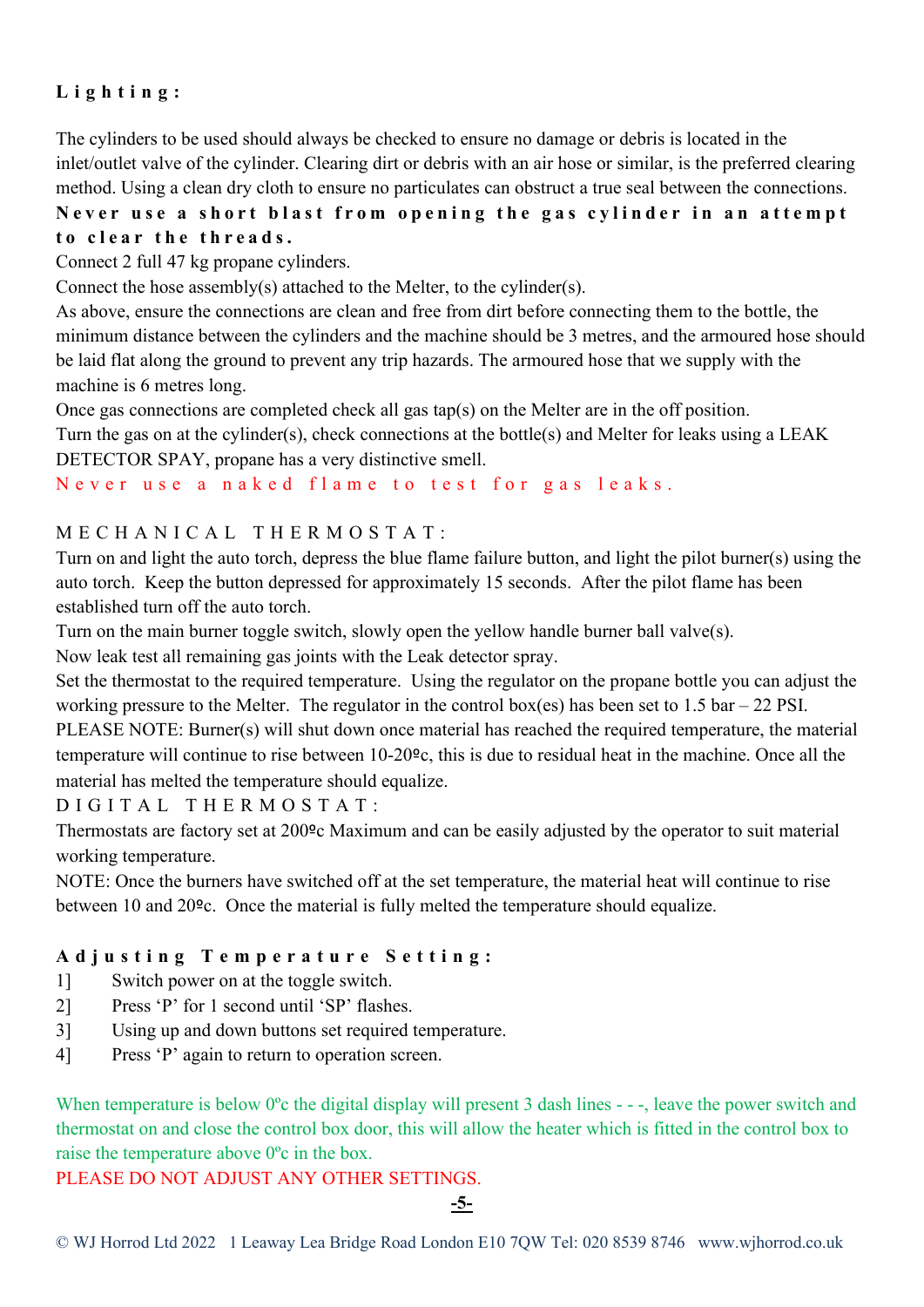#### **MECHANICAL THERMOSTAT** - **DIGITAL TH ERMOSTAT**





#### REMEMBER THAT LIGHTING THE BURNERS SHOULD ONLY TAKE PLACE ONCE THE MACHINE IS LOADED WITH MATERIAL.

#### **NEVER PLACE HANDS WITHIN THE PAN WHEN THE MACHINE IS IN USE.**

The photo below illustrates how you couple 2 bottles together with a manifold connector, if required, to stop cylinders freezing in the colder weather, and a diagram of the propane regulator supplied by Horrod's.



All illustrations are for information and recognition purposes only, and may not always be set up in the same manner on each machine. This is always contingent on the needs of the customer.

**-6-**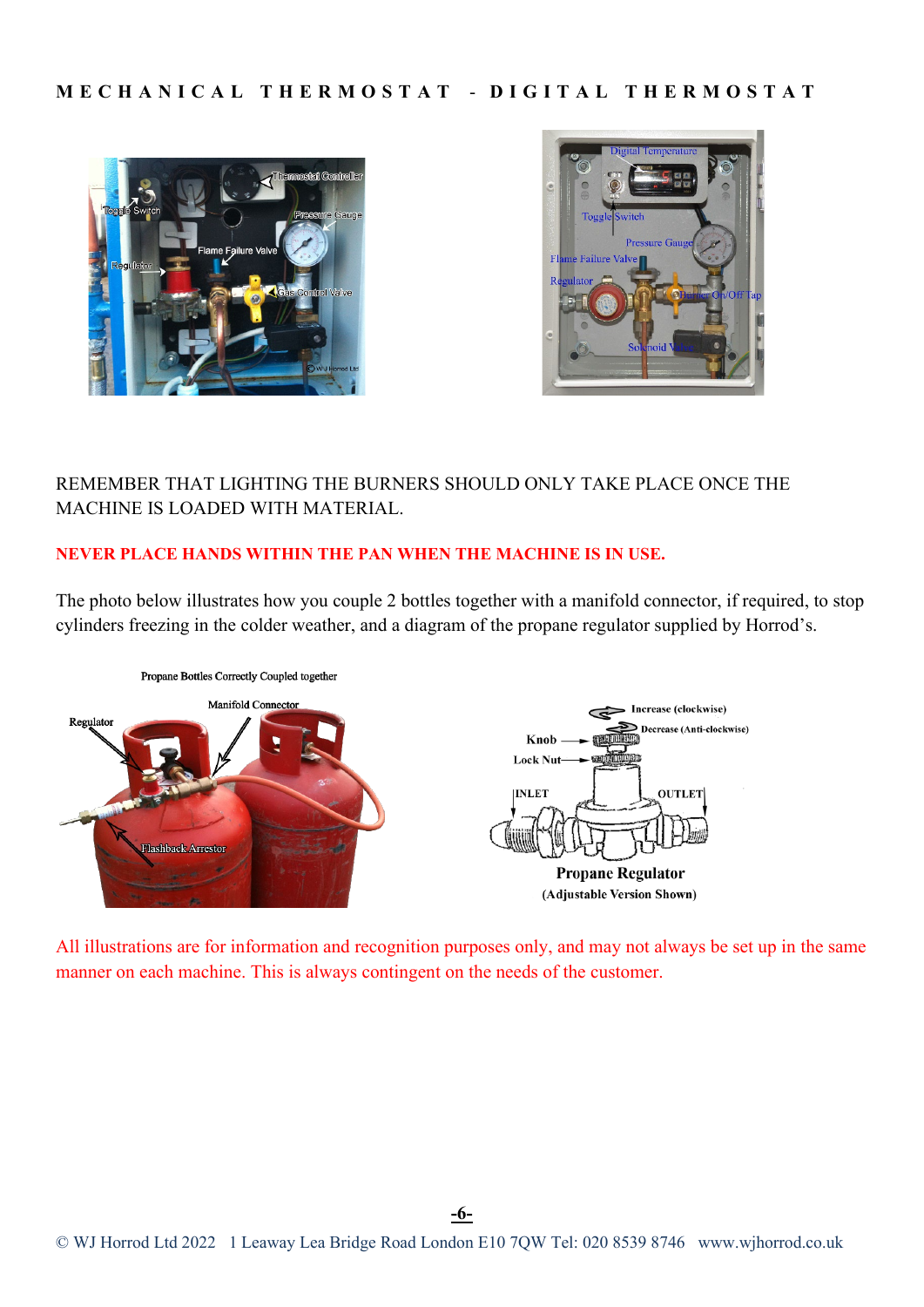#### **Heating Process:**

Hot air machines work by producing heat from an open nozzle propane burner firing down a series of stainless-steel perforated tubes, allowing hot air and radiated heat into the heat exchange chamber. This type of machine has no oil-jacket and therefore heats the material faster, care should be taken not to heat the material too quickly, as this will create hotspots, especially on the first load when the machine is cold. Machines are fitted with a thermostat control unit, once the material reaches the temperature the unit has been set at, it will cut out the burners – the thermostat then controls the burners to maintain the heat level required to optimize the materials. (As from 2010 all new machines are fitted with Thermostat Control – it is no longer an option).

#### **Thermostat Capillary Tube:**

At no time should the molten material be permitted to fall below the thermostat temperature probe located within the material pan – as shown below in the diagram. The probe indicates the temperature to the thermostat unit and if this is not detected the burner(s) will remain lit, and overheat the material causing it to ignite.



IMPORTANT: – When adding material DISENGAGE/STOP the paddle. Always STOP the paddle in the centre of the pan, i.e., vertical to the shaft. Once the material has been added, close the lids and engage the paddle.

When emptying the machine, always turn the main burner off.

#### **Working Temperature:**

 $170^{\circ}$ c -  $218^{\circ}$ c – based on the information available at the time of writing. However, this may vary depending on the material manufacturer. Always check the manufacturer's guidelines and instructions when using these materials.

#### **Expansion:**

Material expansion is approximately 25% at working temperature. **Never overfill**.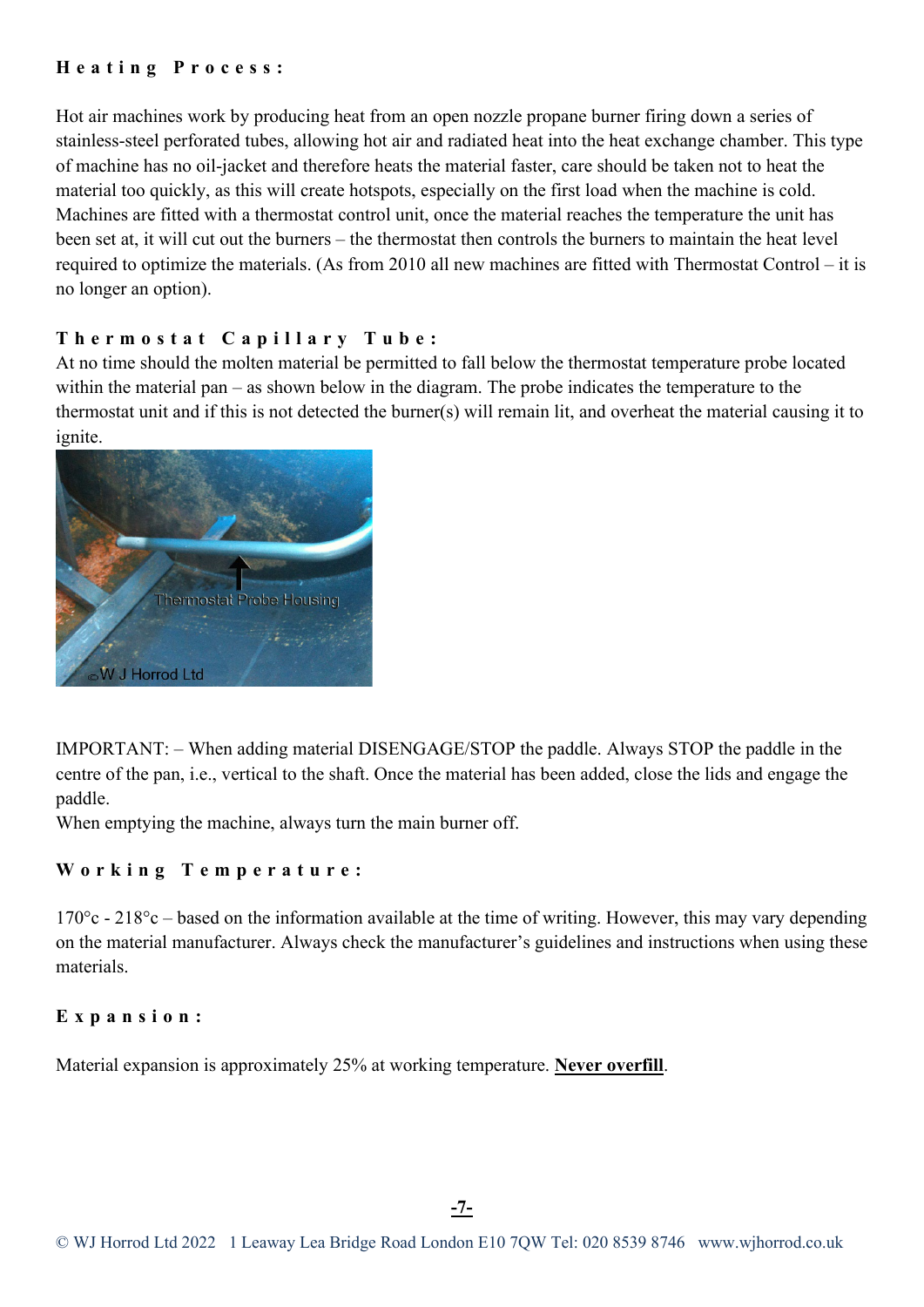#### **Agitation of Material:**

We are always asked the question when should the paddle(s) be initiated? The answer is when the material starts to melt and the paddles will operate, be very carefully at first as un-melted material may be present. NEVER force the machine if paddles are stuck, this will only result in damage to drive arms, etc.



#### **Material Packaging:**

The material was packed in the beginning in what the manufacturers called 'drums', but this proved to be a health and safety issue due to the size and weight. The material is now packed in various ways, and differing weight/sizes depending on the manufacturer.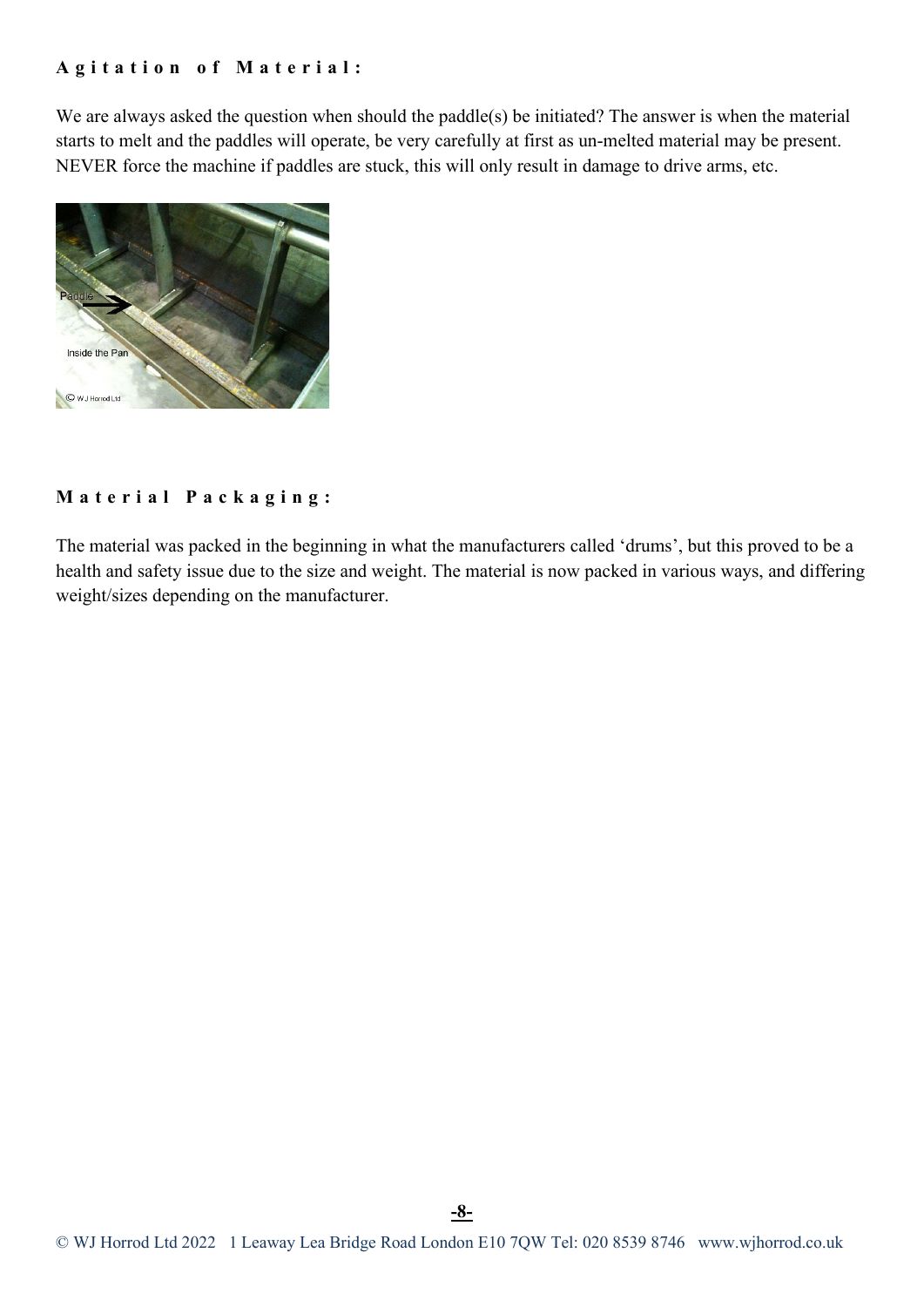#### **Shutting down the machine and leaving it safe/secure:**

Procedure:

- 1) Turn off both gas cylinders. Once the burner and pilot are fully extinguished, turn all gas taps to the off position. (Flick toggle switch to the off position.)
- 2) Turn engine off (hydraulic drive only)
- 3) Remove plug from power source (electric drive only)
- 4) Dismantle hose and regulator assembly from the cylinders and store in a lockable cage or similar.
- 5) Lock the material outlet.
- 6) Make sure lids are closed and where possible lock the lid and engine access doors.
- 7) In accordance with the law, propane gas cylinders should be stored in a lockable cage/storage container

#### **IMPORTANT:**

Always ensure that you release the pressure from the regulator before you open full cylinders. This will avoid lockup pressure that will damage the flame failure valve.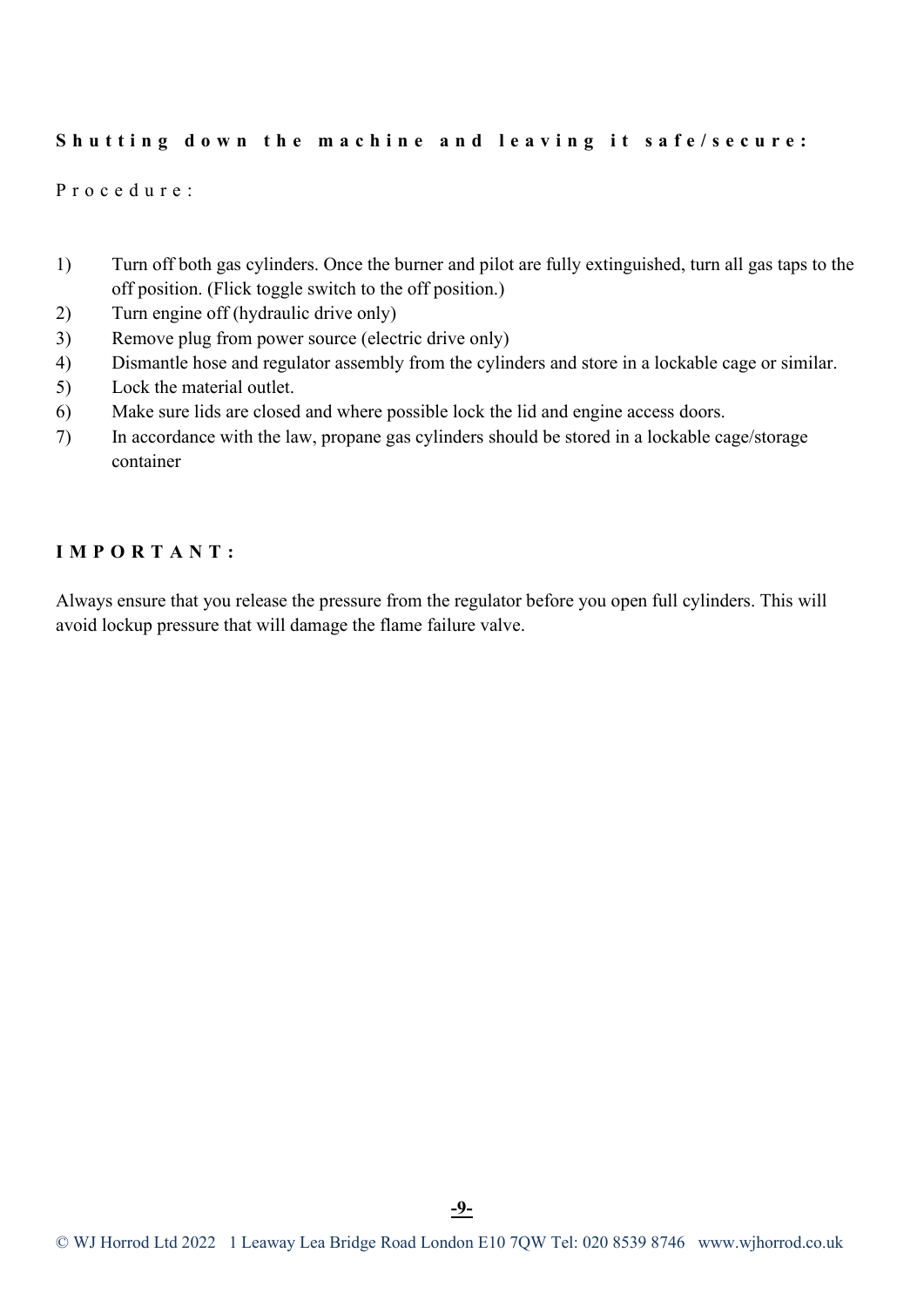### **HEALTH & SAFETY**

- 1: Equipment should only be used by a trained, certified operative.
- 2: Lids must be closed at all times whilst the paddle is engaged.
- 3: Protective clothing and full-face mask should always be worn when operating this machine without exception.
- 4: Never leave equipment unattended when alight, or running.
- 5: If a fault occurs, shut down the equipment immediately and report the fault to the person directly responsible.
- 6: Always turn the engine/burners off, and where applicable allow cooling before maintenance or repairs are carried out. Remove external power sources (where applicable).
- 7: When the machine is being used where the general public may come into contact 'HOT SURFACE' warning signs should be posted on and around the machine, and the machine enclosed with protective fencing.
- 8: Important (de-mountable machines only), machine must only be lifted empty and never with the undercarriage attached.
- 9: All machines are fitted with tested lifting eyes at time of manufacture; this means the machine has been test lifted. All our hire machines where applicable will always come to site with a current examination certificate for the shackles as the eyebolt are part of the machine and do not need certification. It is your responsibility to ensure any machines that are owned by your company are examined every 6 months. (Many sites require test lift certified documentation.)
- 10: Last, but not least, always remember that safety is everyone's responsibility, never do anything that is likely to put yourself or anybody else at risk.
- 11: Machine must never be used inside only outside.

Horrod's advise that all operatives are retrained at least once every 24 months, to ensure that the knowledge acquired on these courses are of continued benefit to the user and any advances can be incorporated.

Regulators must be marked BS:3016 or BS: EN:12864 or BS: EN:16129. Any regulator marked BS:3016 will be over 10 years old and should be replaced.

Use only certified hoses to BS:3212 or BS: EN:1763-1 or BS: EN:16436-1 which bear the year and name of manufacturer or stainless-steel convoluted hoses marked EN:10380 as LPG attacks and erodes natural rubber.

WJ Horrod Ltd reserves the right to alter or change the content herein should legislation or other recommendations from manufacturers or suppliers change.